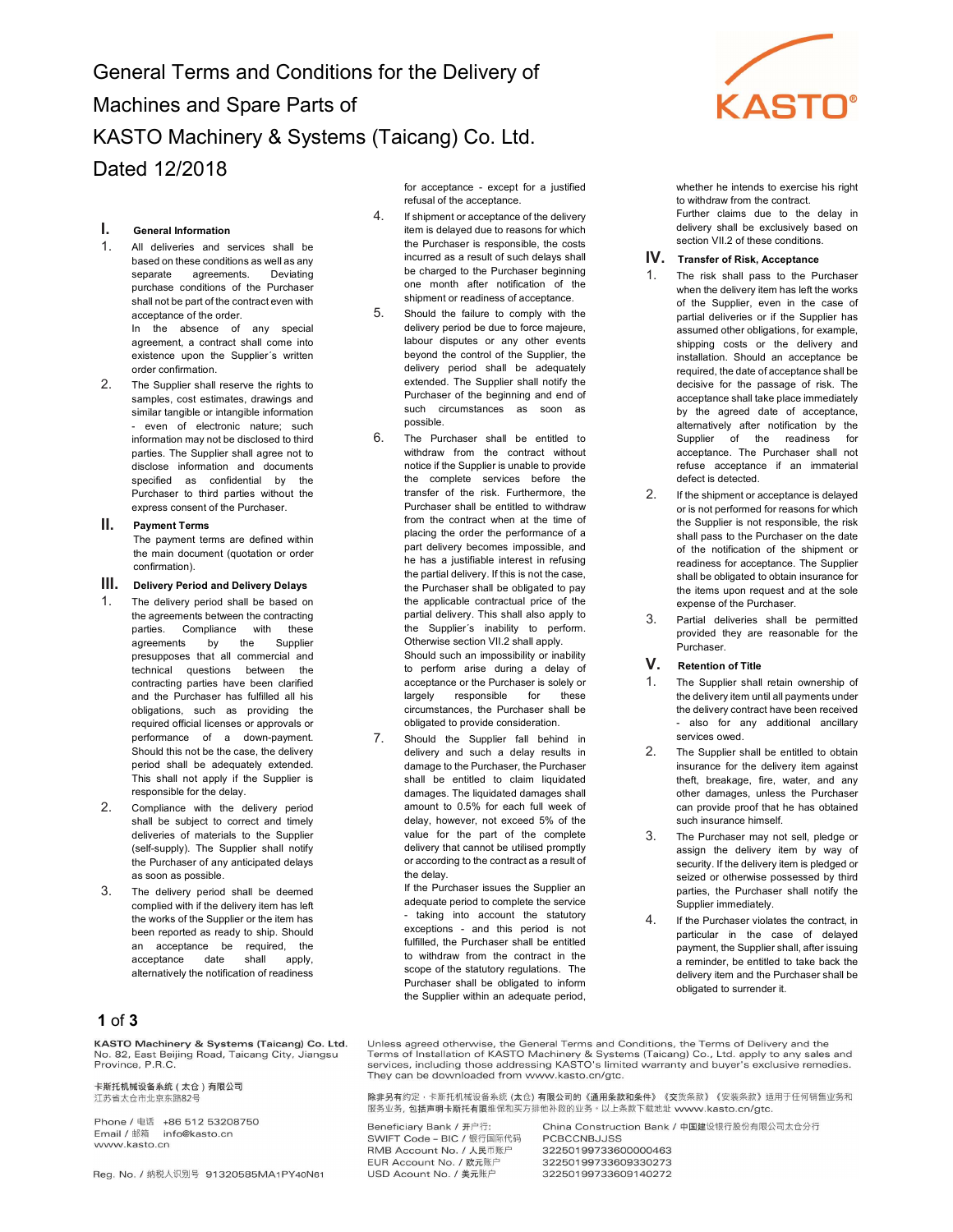# Dated 12/2018

5. Due to the retention of title, the Supplier may only demand the return of the delivery item after he withdraws from the contract.

## VI. Claims for Defects

The Supplier shall be liable as follows for material damages and damage to title regarding the delivery excluding other claims - subject to section VI:

## Material damage

- 1. The Supplier shall at his discretion rework or replace parts damage-free which prove to be defective as a result of circumstances occurring before the passage of risk. The Supplier shall be notified immediately in writing if such a defect is detected. Spare parts shall be the property of the Supplier.
- 2. The Purchaser shall, in coordination with the Supplier, grant the Supplier the required time and opportunity to perform the necessary rework and replacement deliveries; otherwise, the Supplier shall be released from the liability for the resulting consequences. Only in urgent cases in which the operational safety is at risk or to prevent disproportionately serious damage, whereby the Supplier shall be notified immediately, shall the Purchaser have the right to remedy the defect or have it remedied by third parties, and to demand compensation of the necessary costs from the Supplier.
- 3. The Supplier shall bear provided the complaint is deemed justified - the direct costs of the rework or replacement delivery including shipment fees. Furthermore, the Supplier shall bear any possible required installation and removal costs, provided it is the object of the original service, as well as the costs of any other provision of personnel including travel costs, as long as this does not impose a disproportionate burden on the Supplier.
- 4. If the Purchaser issues the Supplier an adequate period to complete the rework or replacement due to any material damage - taking into account the statutory exceptions - and this period is not fulfilled, the Purchaser shall be entitled to withdraw from the contract within the scope of the statutory regulations. If the defect is just minor, the Purchaser shall only be entitled to a reduction of the purchase price. The right of reduction of the purchase price shall otherwise be excluded.

# 2 of 3

KASTO Machinery & Systems (Taicang) Co. Ltd. KASTO Machinery & Systems (Talcang) Co. Lt<br>No. 82, East Beijing Road, Taicang City, Jiangsu<br>Province, P.R.C.

卡斯托机械设备系统 (太仓)有限公司 汀苏省大仓市北京东路82号

Phone / 电话 +86 512 53208750 Email / 邮箱 info@kasto.cn www.kasto.cn

Reg. No. / 纳税人识别号 91320585MA1PY40N61

- 5. Further claims shall be exclusively based on section VI. 2 of these conditions.
- 6. Liability shall not be assumed in the following cases, in particular: Unsuitable or improper use, incorrect installation or commissioning by the Purchaser or third parties, natural wear and tear, improper or careless handling, improper maintenance, unsuitable operational materials, poorly performed construction, unsuitable building site, chemical, electrochemical or electrical factors - provided the Supplier is not responsible for them.
- 7. If incorrect rework is performed by the Purchaser or third parties, the Supplier shall not be liable for the resulting consequences. The same shall apply to modifications made to the delivery item without previous consent from the Supplier.

## Damage to title

8. Should the use of the delivered items result in an infringement of industrial property rights or copyrights in the country, the Supplier shall at his own expense provide the Purchaser the right to continue to use or modify the delivery item in a manner acceptable to the Purchaser ensuring that no infringement of industrial property exists.

> If this is not possible under reasonable economic conditions or within a reasonable period, the Purchaser shall be entitled to withdraw from the contract. Under the provisions cited above, the Supplier shall likewise be entitled to withdraw from the contract.

Furthermore, the Supplier shall indemnify the Purchaser from any undisputed or legally enforceable claims of the respective holders of the intellectual property rights.

- 9. The obligations of the Supplier stated in section V. 8 shall be exclusively subject to section VI.2 in the event of industrial property or copyright infringement. These exist only when
	- the Purchaser immediately informs the Supplier of any industrial property or copyrights claimed,
	- the Purchaser supports the Supplier to a reasonable extent in defending asserted claims or enables the Supplier to conduct modifications in accordance with VI. 8,



- the Supplier retains the rights to all defence measures including any settlements out of court,
- the damage to title is not based on an instruction by the Purchaser,
- the legal violation was not caused as a result of the Purchaser modifying the delivery item without authorisation or used the item in a manner contrary to the terms of the contract.

### VII. Supplier's Liability, Exclusion of Liability

- 1. Should the Purchaser be unable to use the delivery item as per the contractual agreement due to the fault of the Supplier as a consequence of the failure to provide suggestions or consultation or faulty suggestions or consultation that was provided before or after entering the contract - in particular, instructions on operation and maintenance of the delivery item, the provisions of the sections V and VI.2 shall apply to the exclusion of further liability.
- 2. In the case of damages that are not incurred on the delivery item himself, the Supplier shall be liable - for whatever legal reasons - only
	- a. in the event of willful intent,
	- b. in the event of gross negligence on the part of the owner/corporate bodies or executives,
	- c. in the event of culpable injury to life, limb or health,
	- d. in the event of defects that the Supplier has maliciously concealed.
	- e. in the scope of a guarantee promise,

In the event of culpable breaches of essential contractual obligations, the Supplier shall also be liable in the event of gross negligence on the part of nonexecutive employees and in the case of minor negligence, whereby the latter instance shall be limited to the reasonably foreseeable damage that is typical of the contract, but may not exceed 10% of the net order amount in such cases.

No further entitlements shall exist.

## VIII. Statue of Limitations

All claims on the part of the Purchaser regardless of the legal grounds - shall be

Unless agreed otherwise, the General Terms and Conditions, the Terms of Delivery and the Terms of Installation of KASTO Machinery & Systems (Taicang) Co., Ltd. apply to any sales and services, including those addressing KASTO's limited warranty and buyer's exclusive remedies. They can be downloaded from www.kasto.cn/gtc.

除非另有约定,卡斯托机械设备系统 (太仓) 有限公司的《通用条款和条件》《交货条款》《安装条款》适用于任何销售业务和 服务业务,包括声明卡斯托有限维保和买方排他补救的业务。以上条款下载地址 www.kasto.cn/gtc.

Beneficiary Bank / 开户行: SWIFT Code - BIC / 银行国际代码 RMB Account No. / 人民币账户 EUR Account No. / 欧元账户 USD Acount No. / 美元账户

China Construction Bank / 中国建设银行股份有限公司太仓分行 **PCBCCNBJJSS** 32250199733600000463 32250199733609330273 32250199733609140272